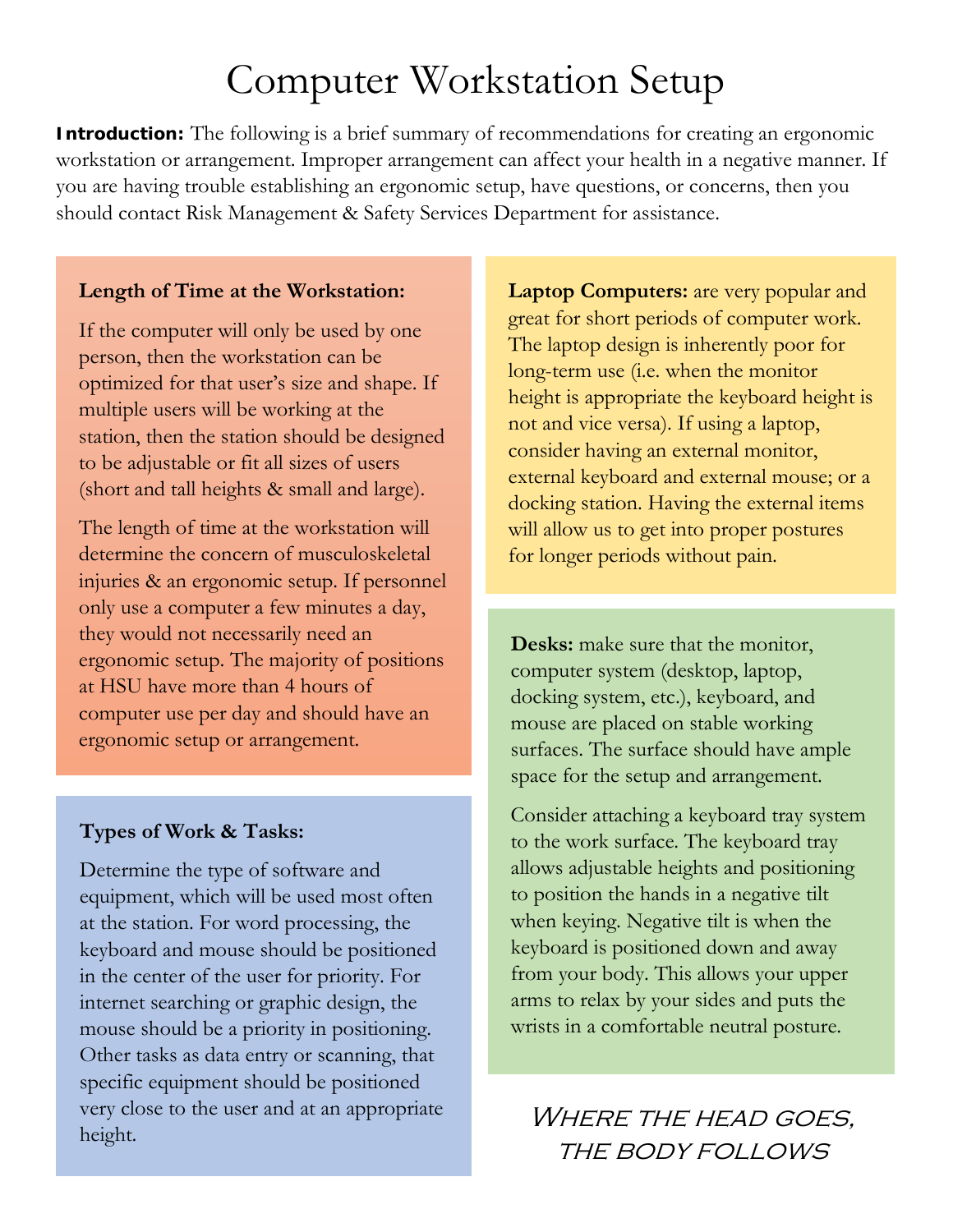**Chairs:** If only one person is using the chair, it can be at a fixed height, as long as it has a supporting backrest and lumbar support. For multiple users at the station, consider an ergonomic chair with adjustable features.

- Feet should be supported firmly on the floor or by a footrest.
- $\overline{\phantom{a}}$  Sit with your back against the backrest and slightly reclined (90-110 degrees). The recline should not "rock" back and forth like a rocking chair. Most chairs have a latch or tension knob to stabilize the backrest.
- $\Box$  Thighs should be parallel to the floor.
- There should be a gap between the back of your calves and the front of the seat cushion.
- Forearms should be parallel to the floor as well.
- If you have arms for your chair, they should be used to rest only the arms. Do not lean on the arms, this will misalign your posture. The arms should not be in a position to raise your shoulders when sitting (do not shrug; your shoulders should be relaxed).
- Wrists should be flat and relaxed.
- □ Upper arms should be hanging at your sides. Avoid reaching forward or reaching outwards to use armrests.
- Your head should be upright and looking straight ahead.
- □ Comfort is a good item when selecting a chair as well!

# **Monitor Positioning:**

- $\Box$  Centering the monitor towards the user is recommended. For users with two or more monitors, the primary monitor(s) should be centered to the user.
- $\Box$  Height should be slightly below eye level resting downwards.
- A general guideline is having your eye level at the top  $\frac{1}{4}$  of the computer screen. Do not crouch your posture to achieve this, your head should be upright.
- $\Box$  Viewing distance from your monitors should be about arm length away without making head movements and your back against the backrest.
- If the font is too small after the adjustments have been made, you can increase the font size on your monitor through the software.
- Eye health: natural changes occur in vision for most people over the course of their life. It is recommended to have your vision checked annually by a qualified professional.
- Bifocals and progressive lens: improper head/monitor position can result in back pain or postural problems for bifocal users. If you sit back in a reclined position at 100-100 degrees and tilt your monitor back slightly to a comfortable position, this should alleviate the need to tilt your head back for push your neck forward.